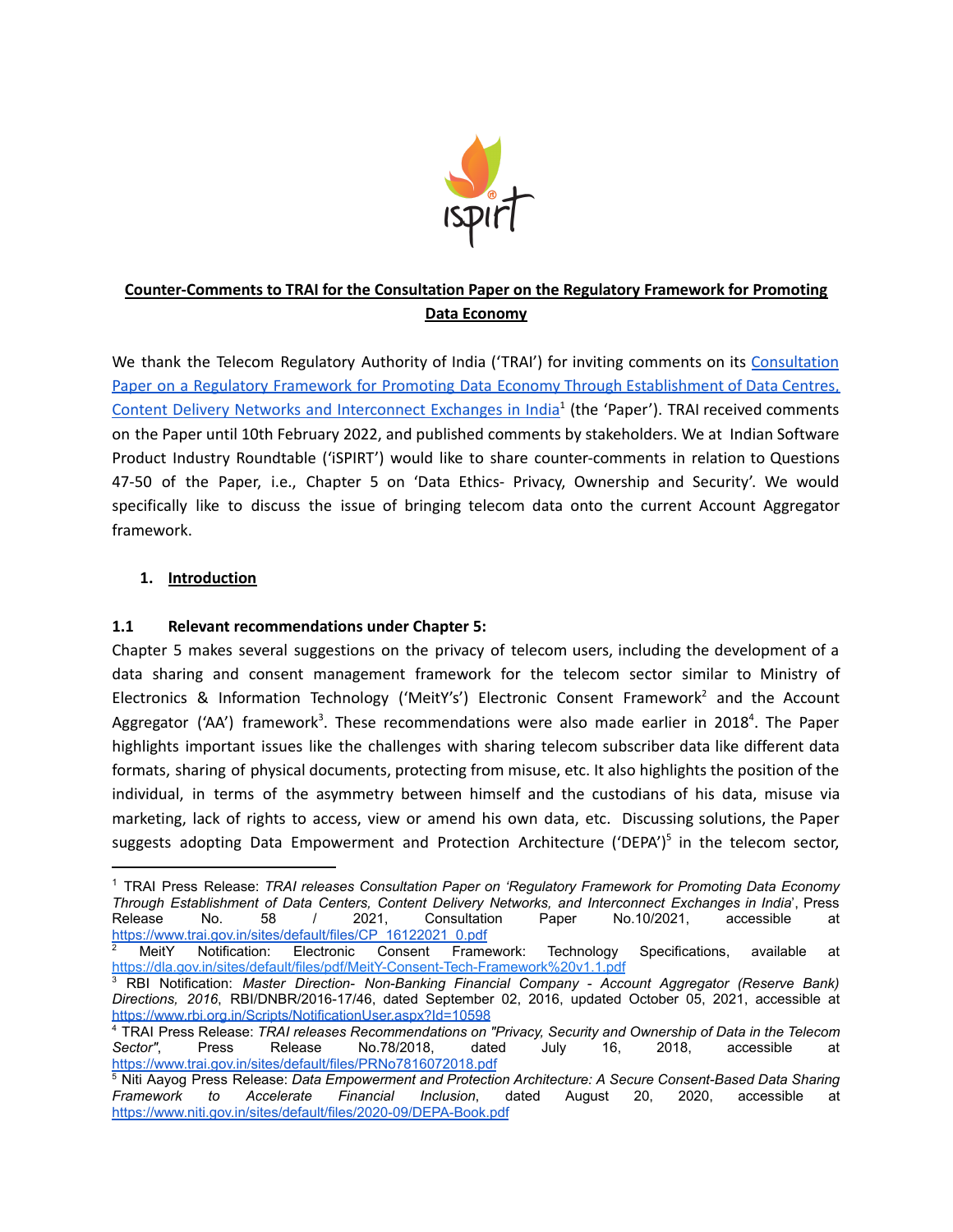allowing Telecom Service Providers ('TSPs') to become Financial Information Providers ('FIPs'), to enable subscribers to access their data and share it with third party-institutions. Finally, the Chapter ends with a note that it is important to create such an electronic framework for better management of user consent.

#### **1.2 Comments in response**:

Comments in response to Chapter 5 are varied. While appreciating the potential of unlocking telecom data for the social and economic betterment of individuals, stakeholders have also raised some concerns. Some of these are highlighted below:

- Difficulties in implementing DEPA in the telecom sector due to non-uniform applicability of privacy regulations across sectors
- A need to delay until the (Personal) Data Protection Bill, 2021 (PDP Bill')<sup>6</sup> is made into law due to possible conflict/duplication of law or for better protection of data principals
- A requirement to further study and learn from the current AA framework prior to implementation
- A difference in the stringency of applicable privacy/ security obligations as applicable to TSPs vs. potential users of the telecom data raising privacy concerns

#### **1.3 iSPIRT's counter-comments in brief:**

To these comments, we would like to suggest that apart from considering the development of a new, equivalent system to DEPA and AA for the telecom sector, it is also worth exploring bringing telecom data into the AA framework itself, in its current form, in more detail. As per the Niti Aayog paper on DEPA<sup>7</sup>, on 28 August, 2020, TRAI had announced a TRAI-RBI partnership at a 'Telecom Subscriber Empowerment' workshop, which would allow telecom companies to become FIPs in the AA system. This should be taken forward.

A significant advantage this brings from a consumer perspective is that this allows a single cross-sectoral consent manager, compared to a multiplicity of consent managers (i.e., AAs for the financial sector, separate consent managers for the telecom sector, etc.). Financial inclusion for example is a crucial use-case for telecom data. Here, to be able to use a single consent manager to access and share the required data, be it financial data or telecom data, with the same Financial Information Users ('FIUs') and for similar purposes (like credit or insurance access), will reduce the burden for the consumer. This applies from the perspective of sharing and managing consent, exercising rights under the framework, etc. for the customer. The same benefits can also accrue with other important use-cases with telecom data like fraud prevention. DEPA as a framework can accommodate and enable such cross-sectoral data sharing.

This way, TSPs could be directly onboard as FIPs in the current AA framework, allowing users to provide consent-based access to their data being held with the TSPs to the FIUs. Apart from these general benefits, to specifically address some of the comments in response to the Paper (listed in Section 1.2

<sup>6</sup> Lok Sabha Secretariat Notification: *Report of the Joint Committee on the Personal Data Protection Bill, 2019*, dated December 16, 2021

<sup>7</sup> Supra Note 5.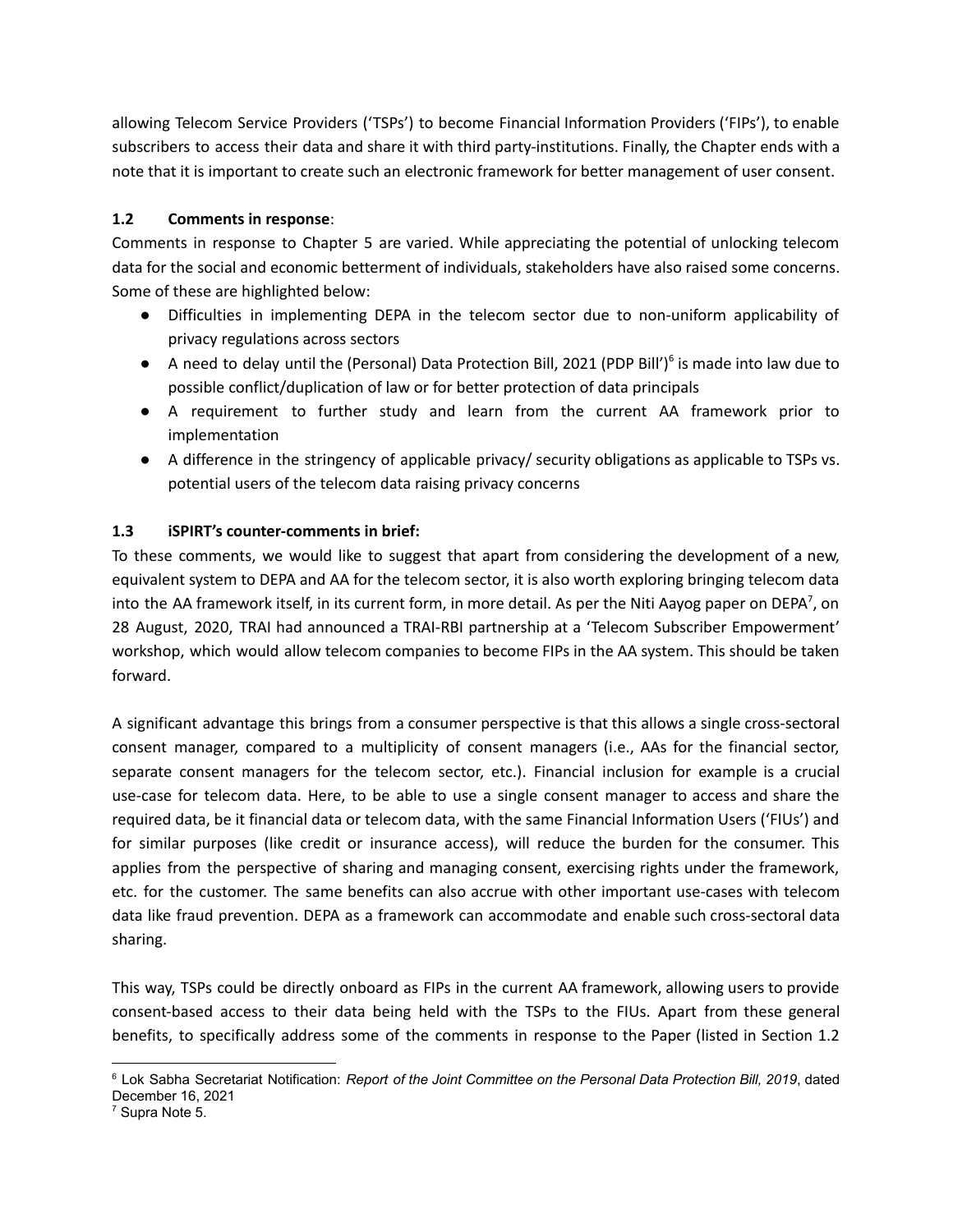above), privacy risks with bringing telecom data onto the existing AA framework need to be viewed and evaluated differently from creating a new AA framework altogether for the telecom sector. For example, given the current restrictions of the AA framework, only regulated entities in the financial sector can gain access to data, and user consent is essential for data to be shared. The AA framework itself has multiple privacy safeguard, such as the AA being data blind, sharing of data in encrypted form only, etc. Further, similar to TSPs, current FIUs being regulated entities only are also subject to separate Reserve Bank of India ('RBI') and other norms to maintain customer confidentiality and privacy, and for consent based data sharing with third parties<sup>8</sup>.

We would like to submit that the possibility of onboarding TSPs onto the AA framework merits further exploration. A second round of consultation inviting stakeholder views specifically on the feasibility, advantages and risks of such an integration would thus be welcome.

## **2. Some advantages of bringing telecom data onto the current AA framework**

The Paper already touches upon the merits of such a step. These and some additional points are summarised below:

## **2.1 Utilising telecom data for financial inclusion:**

Para 5.36 of the Paper highlighted that telecom data is often the first digital footprint generated by a low-income household, and a steady history of on-time recharges could contribute to building a credit history. This is an important point in favour of bringing telecom data onto the current AA framework.

For those citizens at the bottom of the pyramid with a lack of financial history, access to capital for self-improvement and growth through the formal financial system players such as banks is either non-existent or usurious/ costly. For example, a vegetable vendor who makes purchases in the wholesale market in the morning and sells in the retail market during the day, with all transactions happening in cash, leaves no data or transaction footprint, making it impossible to provide funding through the organised financial system. If such a vegetable seller's data, like his prepaid phone recharge history, were to be made available to a specialised financial institution, it may be able to extend credit for working capital on a daily basis easily or a loan for putting up a new stall over time.

Here, consumers can be considered "credit invisible" if they either (1) do not have any credit history with Credit Information Companies ('CICs') or (2) if their histories are too scant or old ("thin") to generate a credit score. According to estimates, ~550-600 million 'banked' population do not have a credit history and another ~300-400 million are not scoreable (unbanked). As on December 2021, telecom penetration is ~1.2 bn against a population of ~1.3 billion, of which Urban: ~655.2 million and Rural: ~523.2 million.

<sup>8</sup> RBI Master Circular: *Master Circular on Customer Service in Banks*, RBI/2015-16/59, dated July 1, 2015, accessible at [https://www.rbi.org.in/Scripts/BS\\_ViewMasCirculardetails.aspx?id=9862;](https://www.rbi.org.in/Scripts/BS_ViewMasCirculardetails.aspx?id=9862) RBI Circular: *Directions on Managing Risks and Code of Conduct in Outsourcing of Financial Services by NBFCs*, RBI/2017-18/87, dated November 09, 2017, accessible at [https://rbi.org.in/scripts/BS\\_CircularIndexDisplay.aspx?Id=11160;](https://rbi.org.in/scripts/BS_CircularIndexDisplay.aspx?Id=11160) RBI Master Directions: *Master Direction on Digital Payment Security Controls*, RBI/2020-21/74, dated February 18, 2021, accessible at <https://rbidocs.rbi.org.in/rdocs/notification/PDFs/MD7493544C24B5FC47D0AB12798C61CDB56F.PDF>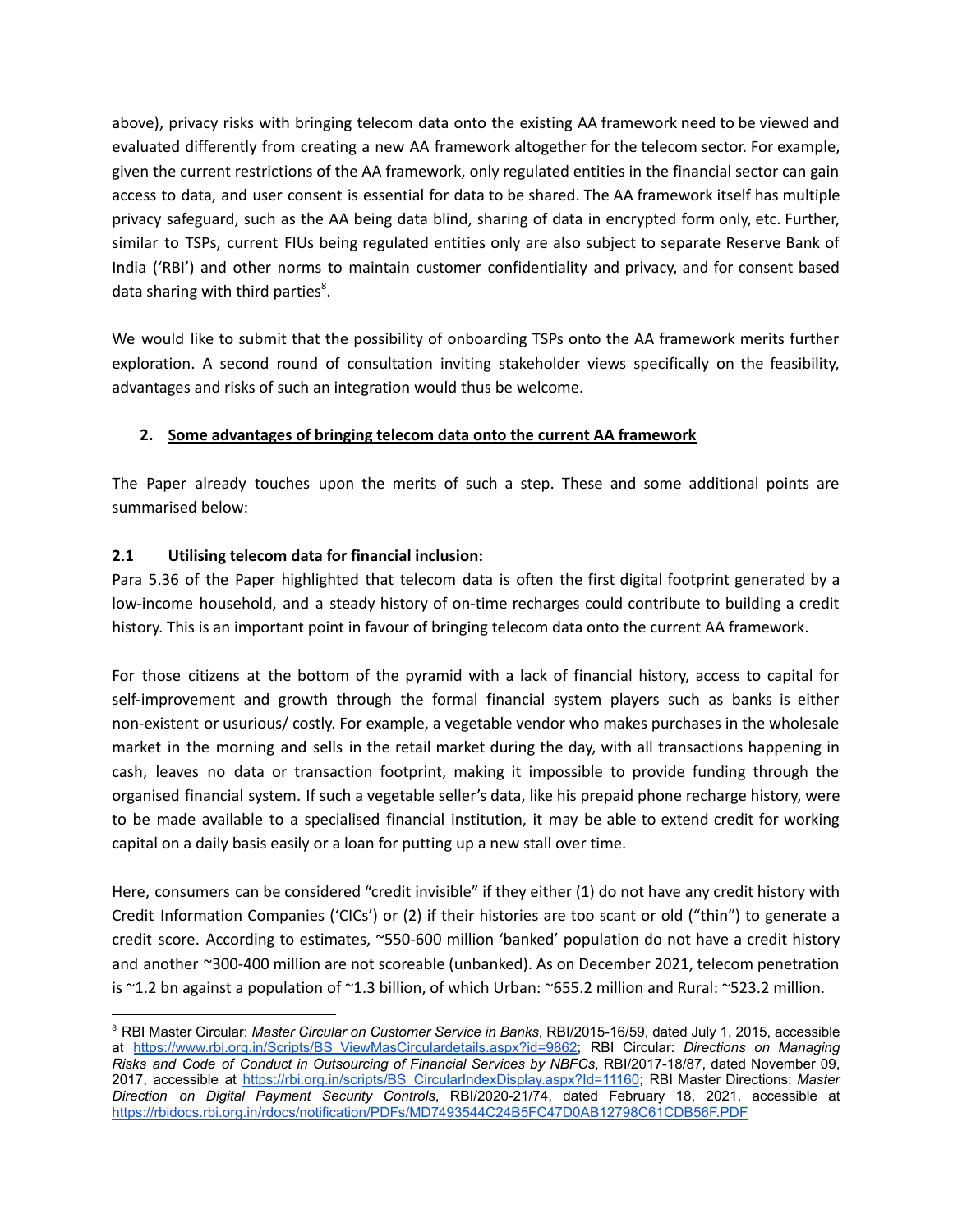With almost ~1.2 bn population generating telecom transaction data on almost daily basis mirroring attributes like (i) purchasing power / affluency (handset type, Average Revenue Per User ('ARPU'), recharge/bill plan amount), (ii) ability to pay (recharge / bill plan payment history), financial inclusion could be significantly enhanced. For example, credit worthiness can generally be proxied by usage (ARPU), age on network, device type and type of connection (prepaid or postpaid).

Porting of telecom data can open the gates for financial inclusion to the 600-700 million "invisible" population a large part of which may be credit worthy potentially.

### **2.2 Bringing SMEs into the formal financial system**

Similarly, for small businesses, which are the most excluded, this can be a game changer for access. For example, the reach and scale of 'mom and pop' retailers drive 90% of the telco's recharge revenue and more than 98% of new acquisitions. These small and medium enterprises (~1 Mn across all states) are usually 100% cash driven business with limited or ZERO digital footprint and can be provided credit, insurance etc. and brought into formal financial system.

### **2.3 Repurposing telecom bills from KYC uses alone**

TSPs already provide subscribers access to their own data via physical records as monthly bills or through digital portals which the subscriber is free to share with anyone like a bank for receiving financial services. Telecom bills have long been accepted for KYC (address proof) and other such services. TRAI has been issuing consultation papers and guidelines for providing bills to subscribers over the years which harmonises the billing process of different TSPs, whether in hard copy, soft copy or access on TSP's portal or through mobile app. TSPs maintain extensive data with respect to a subscriber's overall activity that is used for creating the bill as represented by Call Data Records (CDR'). Some of this billing data and CDR can also be made available to be shared with consent of the subscriber under the AA framework for receiving services.

### **2.4 Advantages to TSPs**

Broadly, this creates potential for a TSP to take on 3 roles- of a data provider, a data user, or even a consent manager. Providing access both ways can also be considered, so along with providing telecom data as FIPs the TSPs would be able to access financial data for their customers through the AA framework as FIUs. This would enable them to provide better services for their customers such as increasing their credit limit or providing an option to switch from prepaid to postpaid services. In such a new paradigm, compensation to TSPs can happen in a number of ways:

- First, they would get reciprocal access to financial information on their customers, as FIUs to enhance their core business and build on their role.
- Second, they can choose to levy a small fee for sharing the data with AAs in accordance with market pricing as it evolves, without charging anything additional to their subscribers.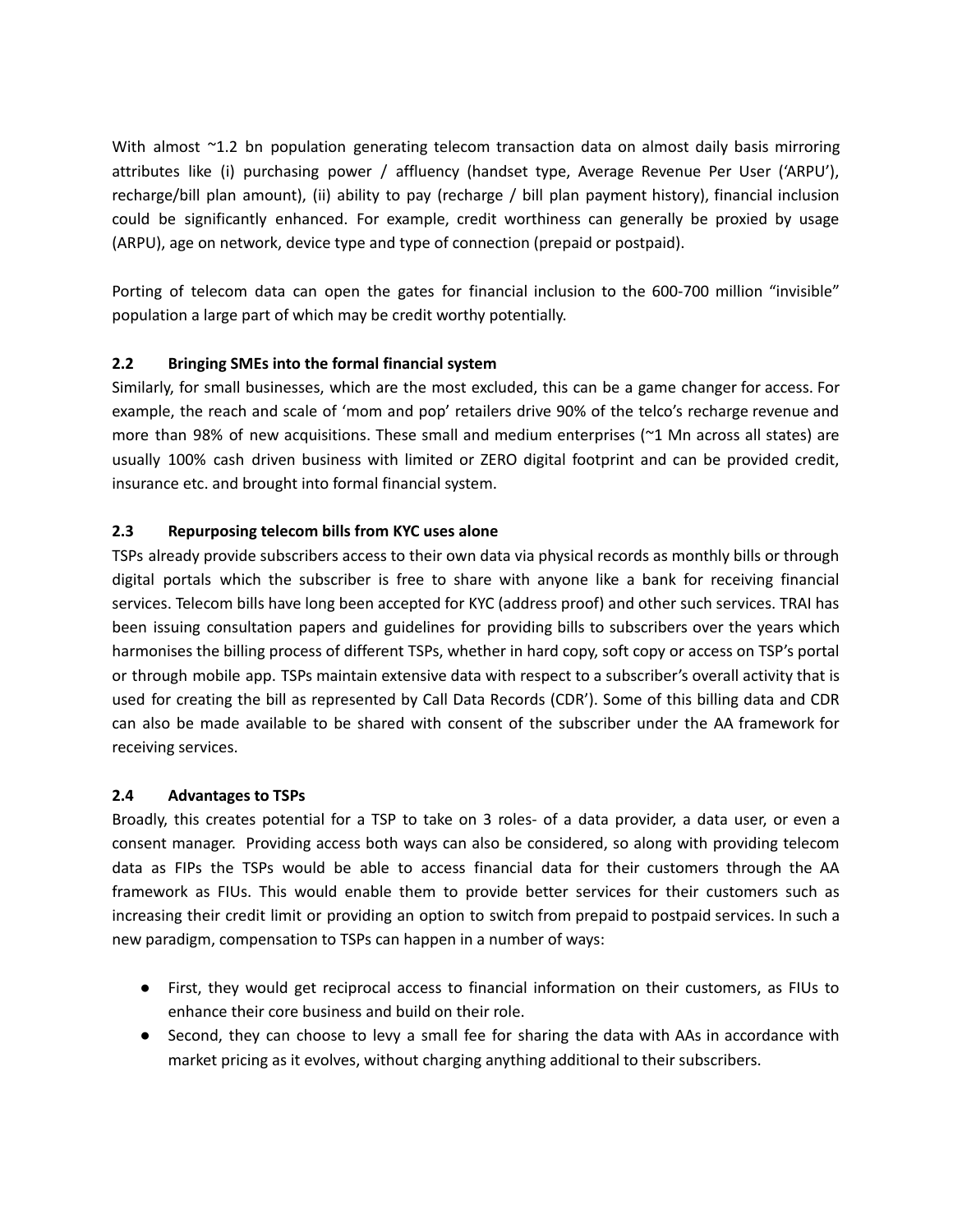- They could also eventually capitalise on the new opportunities presented by this model to build a new business as intermediaries to provide services related to credit, wealth management, insurance etc, as LSPs.
- In addition, TSPs could act as Consent Managers or AAs\* for their subscribers through an appropriate structure, such as a subsidiary, where they could compete with other AAs by providing a better user experience ('UX') as a Consent Manager and provide other value added services.

## **2.5 Others**

There are other use cases, such as preventing fraud in the system, that affect users at all levels. For instance, in relation to identity and fraud management, the following use-cases are possible:

- **Identity as a Service:** TSPs can offer linking of device, sim and location to provide seamless authentication services. They can also offer alternative, OTP-free two-factor authentication via API (alternative to Ashield/ RouteMobile).
- **Prove identity theft:** Additionally, factors like location data and identified 'normal patterns' can help establish identity theft or even links to risky profiles. Anomalies like sim swaps and change of device handsets can be flagged.
- **Reduce card fraud:** They can also help reduce card fraud via location or card present transactions or chargeback history for card not present transactions via SMS A2P.

### **3. The Account Aggregator framework as utilized by the TSPs:**

To enable data flows via an AA under the current framework, the TSP would need to:

- implement interfaces that will allow an AA to submit consent artefacts, and authenticate each other, and would enable secure flow of telecom information to the AA;
- adopt means to verify the consent including digital signatures, if any, contained in the consent artefact;
- implement means to digitally sign the telecom information that is shared by them about the customers;
- maintain a log of all information sharing requests and the actions performed by them pursuant to such requests, and submit the same to the AA.
- Ensure that the user is able to use or avail of the services offered without being coerced into providing the personal data.

### **4. Concerns to be addressed**

Bringing telecom data onto the AA framework in its current form will also raise concerns with privacy and inter-sectoral data exchange, as highlighted in the Paper. Without going into these concerns in detail, a few points which can be considered to mitigate this risk include: